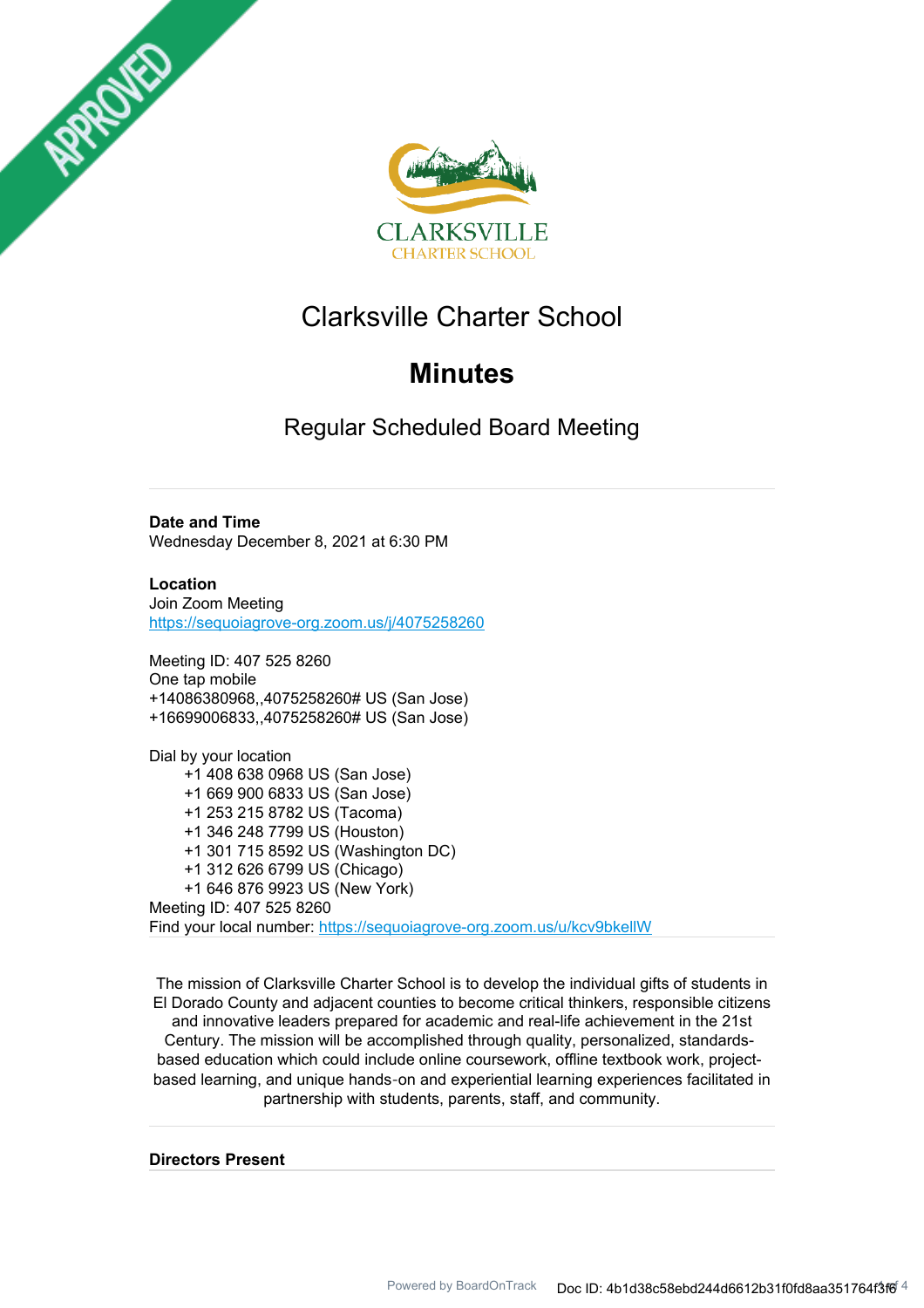Emily Allen (remote), Kelley Laliberte (remote), Keri Dalebout (remote)

#### **Directors Absent**

Lisa Jobe

#### **Guests Present**

Darcy Belleza (remote), Dr. Amanda Johnson (remote), Jenell Sherman (remote), Katie Royer (remote), Megan Nason (remote)

### **I. Opening Items**

#### **A. Record Attendance**

### **B. Continue Meeting Virtually Per AB 361 Report of Findings**

Keri Dalebout made a motion to Continue Meeting Virtually per AB361 Report of Findings. Kelley Laliberte seconded the motion. The board **VOTED** unanimously to approve the motion.

# **C. Call the Meeting to Order**

Emily Allen called a meeting of the board of directors of Clarksville Charter School to order on Wednesday Dec 8, 2021 at 6:32 PM.

### **D. Consent Agenda**

Keri Dalebout made a motion to approve the Consent Agenda. Kelley Laliberte seconded the motion. Consent Agenda includes:

- Approval of the Agenda
- Approval of the Minutes from November 17, 2021 Regular Scheduled Board Meeting
- Safe to Return to In-Person Instruction Plan

The board **VOTED** unanimously to approve the motion. Keri Dalebout made a motion to approve the minutes from Regular Scheduled Board Meeting on 11-17-21.

Kelley Laliberte seconded the motion.

November 17, 2021 Regular Scheduled Board Meeting Minutes were approved within the Consent Agenda.

The board **VOTED** unanimously to approve the motion.

#### **E. Public Comments**

No public comments.

#### **F. Executive Director's Report**

Jenell Sherman presented the *Executive Director's Report.*

# **II. Finances**

**A.**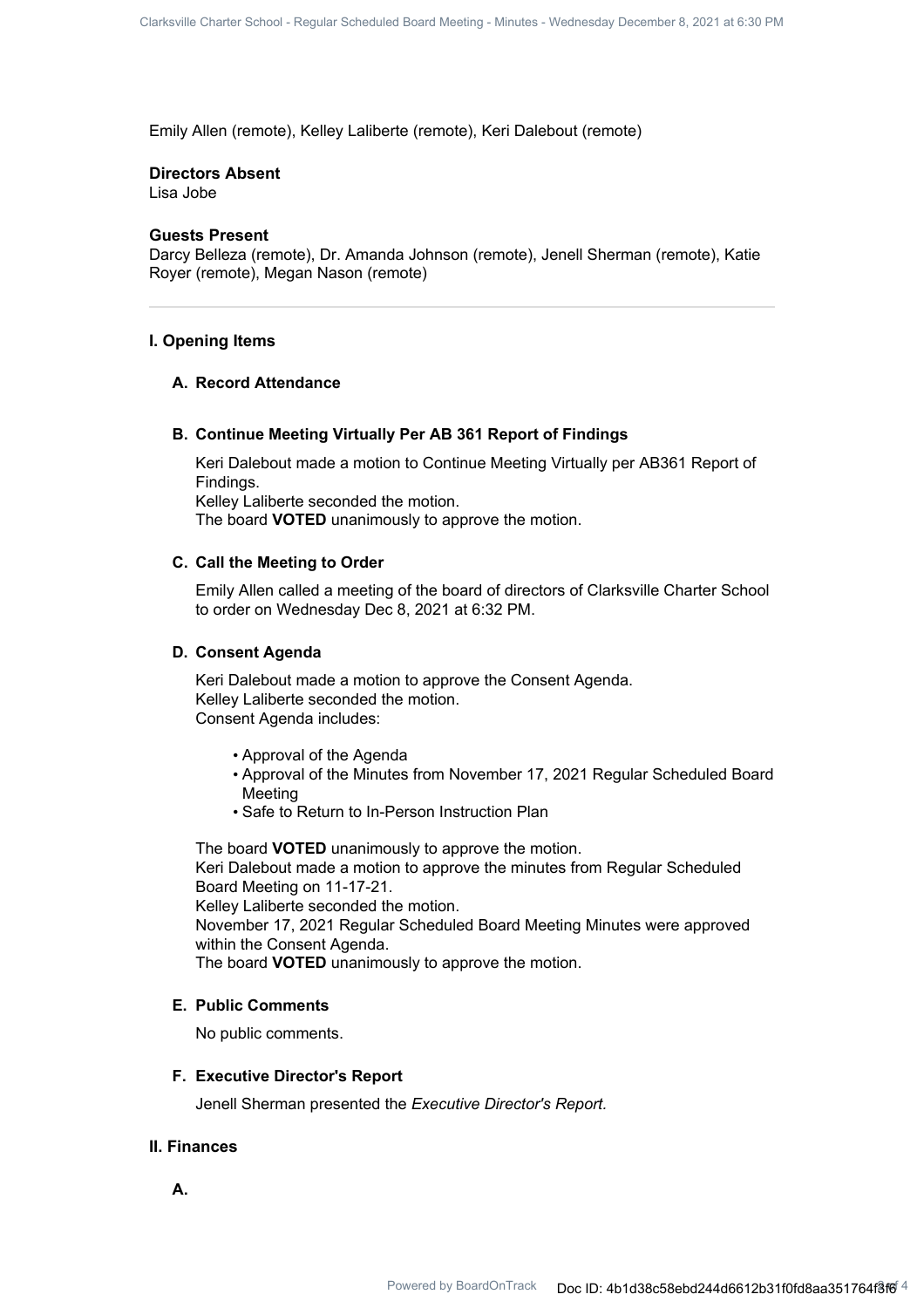#### **Educator Effectiveness Grant**

Dr. Amanda Johnson presented the Educator Effectiveness Grant.

#### **B. Vote to Open Public Hearing for Educator Effectiveness Grant**

Keri Dalebout made a motion to Open Public Hearing for Educator Effectiveness Grant.

Kelley Laliberte seconded the motion. The board **VOTED** unanimously to approve the motion.

#### **C. Public Hearing for Educator Effectiveness Grant**

During Public Hearing:

- Board Member asked if this is a one-time grant
- Board Member asked about Professional Memberships
- Board Member asked about the reporting process for using the grant funds

### **D. Vote to Close Public Hearing for Educator Effectiveness Grant**

Kelley Laliberte made a motion to Close Public Hearing. Keri Dalebout seconded the motion. The board **VOTED** unanimously to approve the motion.

#### **E. Fiscal Policies and Procedures**

Keri Dalebout made a motion to approve the Fiscal Policies and Procedures. Kelley Laliberte seconded the motion. Dr. Amanda Johnson presented the Fiscal Policies and Procedures. The board **VOTED** unanimously to approve the motion.

# **III. Academic Excellence**

# **A. Special Education Extended School Year (ESY)**

Kelley Laliberte made a motion to approve the Special Education Extended School Year (ESY).

Keri Dalebout seconded the motion.

Megan Nason presented the Special Education Extended School Year (ESY). The board **VOTED** unanimously to approve the motion.

# **IV. Closing Items**

#### **A. Board of Director's Comments & Requests**

Board member requested Sync-Up link.

### **B. Announcement of Next Regular Scheduled Board Meeting**

Emily Allen announced the Next Regular Scheduled Board Meeting is January 19, 2022 at 6:30 PM.

# **C. Adjourn Meeting**

Keri Dalebout made a motion to adjourn the Meeting. Kelley Laliberte seconded the motion.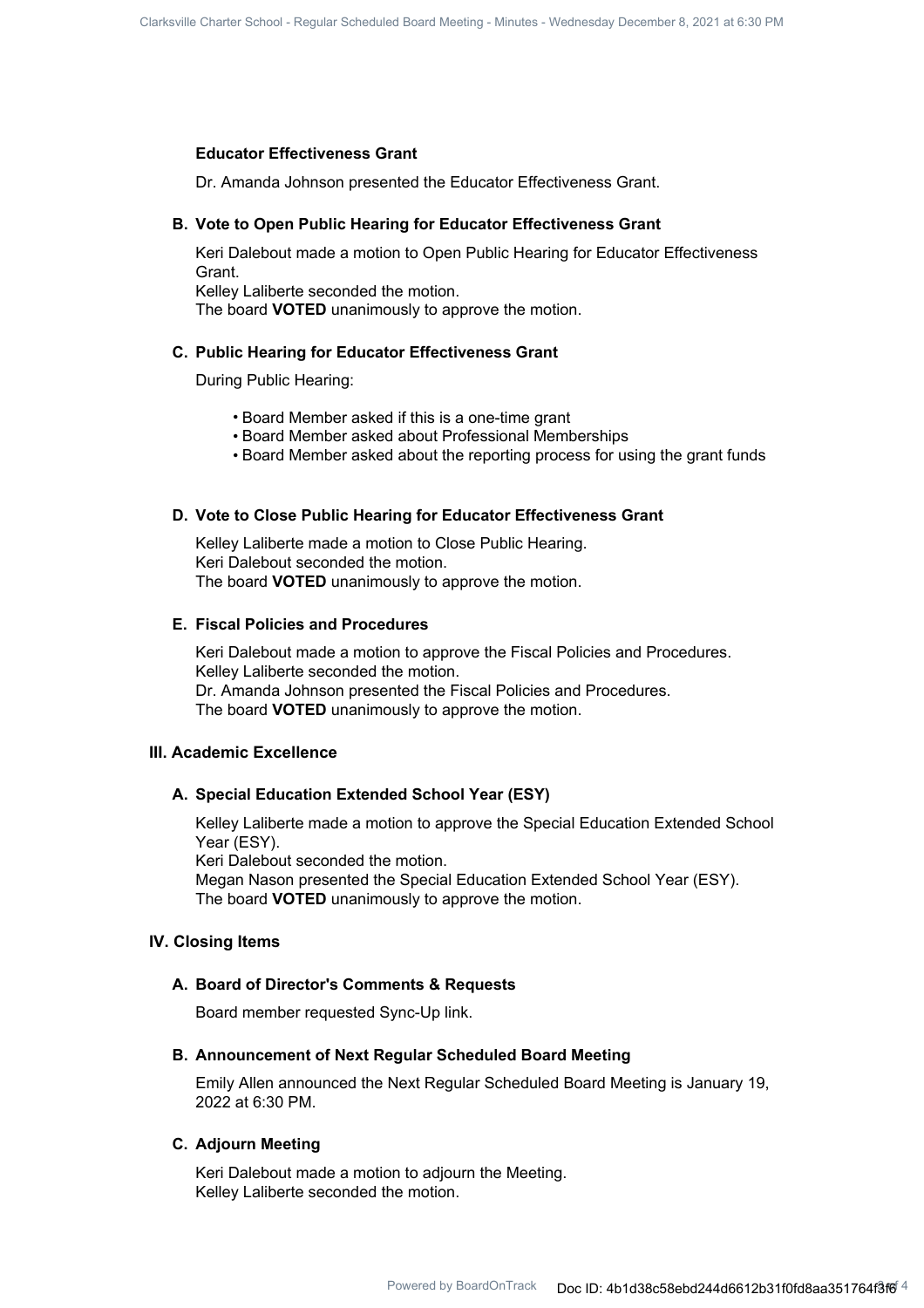The board **VOTED** unanimously to approve the motion. There being no further business to be transacted, and upon motion duly made, seconded and approved, the meeting was adjourned at 7:16 PM.

Respectfully Submitted, Emily Allen

Prepared by: Katie Royer

Noted by:

 $\mathcal{L}_{\mathit{short}}$ 

Board Secretary

Public Comment Rules: Members of the public may address the Board on agenda or non-agenda items through the teleconference platform, Zoom. Zoom does not require the members of the public to have an account or login. Please either utilize the chat option to communicate to the administrative team of your desire to address the Board or simply communicate orally your desire to address the Board when the Board asks for public comments. Speakers may be called in the order requests are received. Comments are limited to 2 minutes each, with no more than 15 minutes per single topic. If a member of the public utilizes a translator to address the Board, those individuals are allotted 4 minutes each. If the Board utilizes simultaneous translation equipment in a manner that allows the Board to hear the translated public testimony simultaneously, those individuals are allotted 2 minutes each. By law, the Board is allowed to take action only on items on the agenda. The Board may, at its discretion, refer a matter to school staff or calendar the issue for future discussion.

Note: The Governing Board encourages those with disabilities to participate fully in the public meeting process. If you need a disability-related modification or accommodation, including auxiliary aids or services, to participate in the public meeting, please contact the Governing Board Office at (530) 927-5137 at least 48 hours before the scheduled board meeting so every reasonable effort can be made to accommodate you. (Government Code § 54954.2; Americans with Disabilities Act of 1990, § 202 (42 U.S.C. § 12132)).